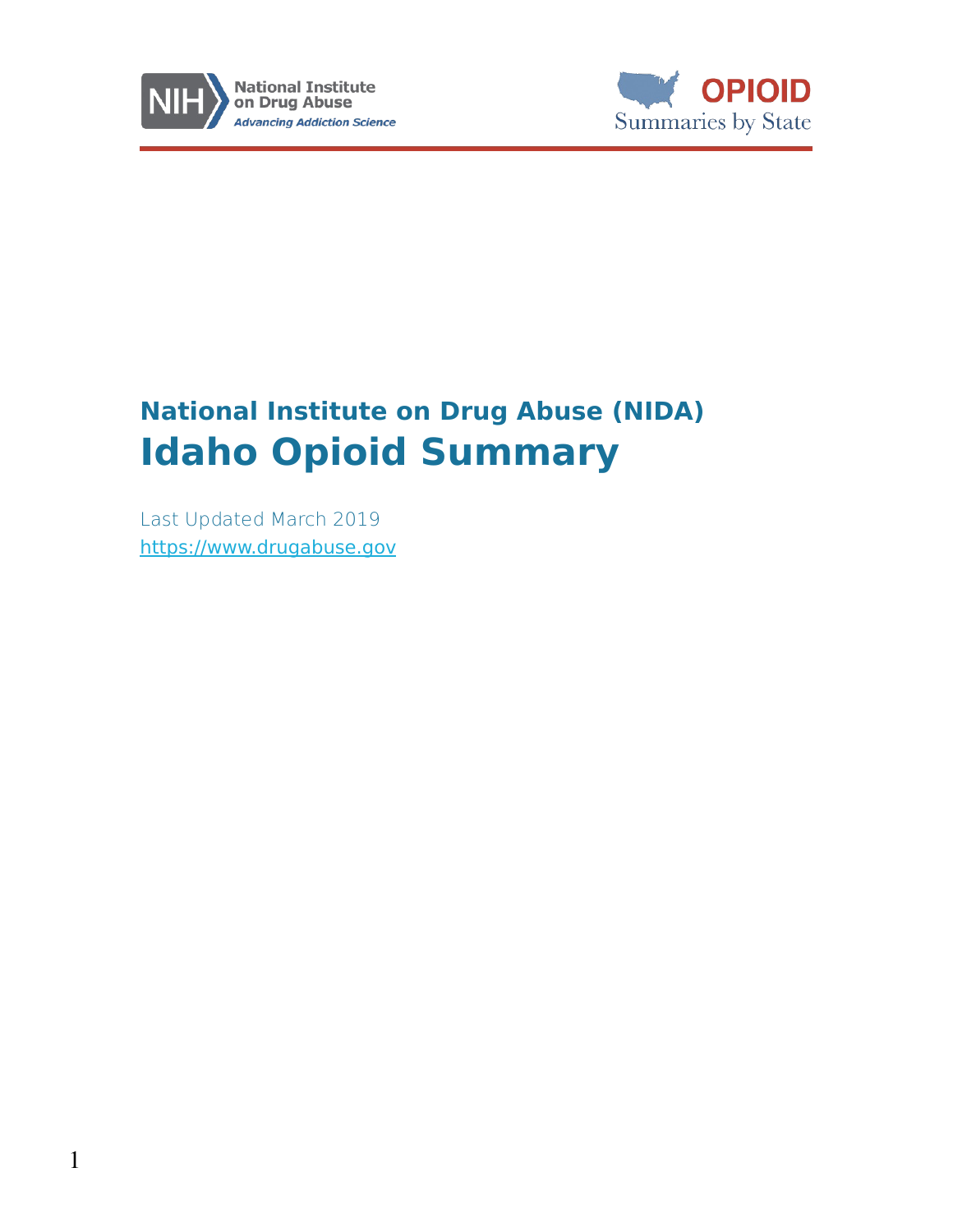# **Idaho Opioid Summary**

## **Opioid-Related Overdose Deaths**

In 2017, there were 103 overdose deaths involving opioids in Idaho—a rate of 6.2 deaths per 100,000 persons and over half the national rate of 14.6 deaths per 100,000 persons. Prescription opioids continued to be the main driver of opioid involved deaths with 63 cases in 2017. In the same year, deaths involving synthetic opioids (mainly fentanyl) or heroin occurred in 22 and 23 cases, respectively (Figure 1)



## **Opioid Pain Reliever Prescriptions**

In 2017, Idaho providers wrote 70.3 opioid prescriptions for every 100 persons (Figure 2). While this represents Idaho's lowest prescribing rate in over 10 years, it remains higher than the national average of 58.7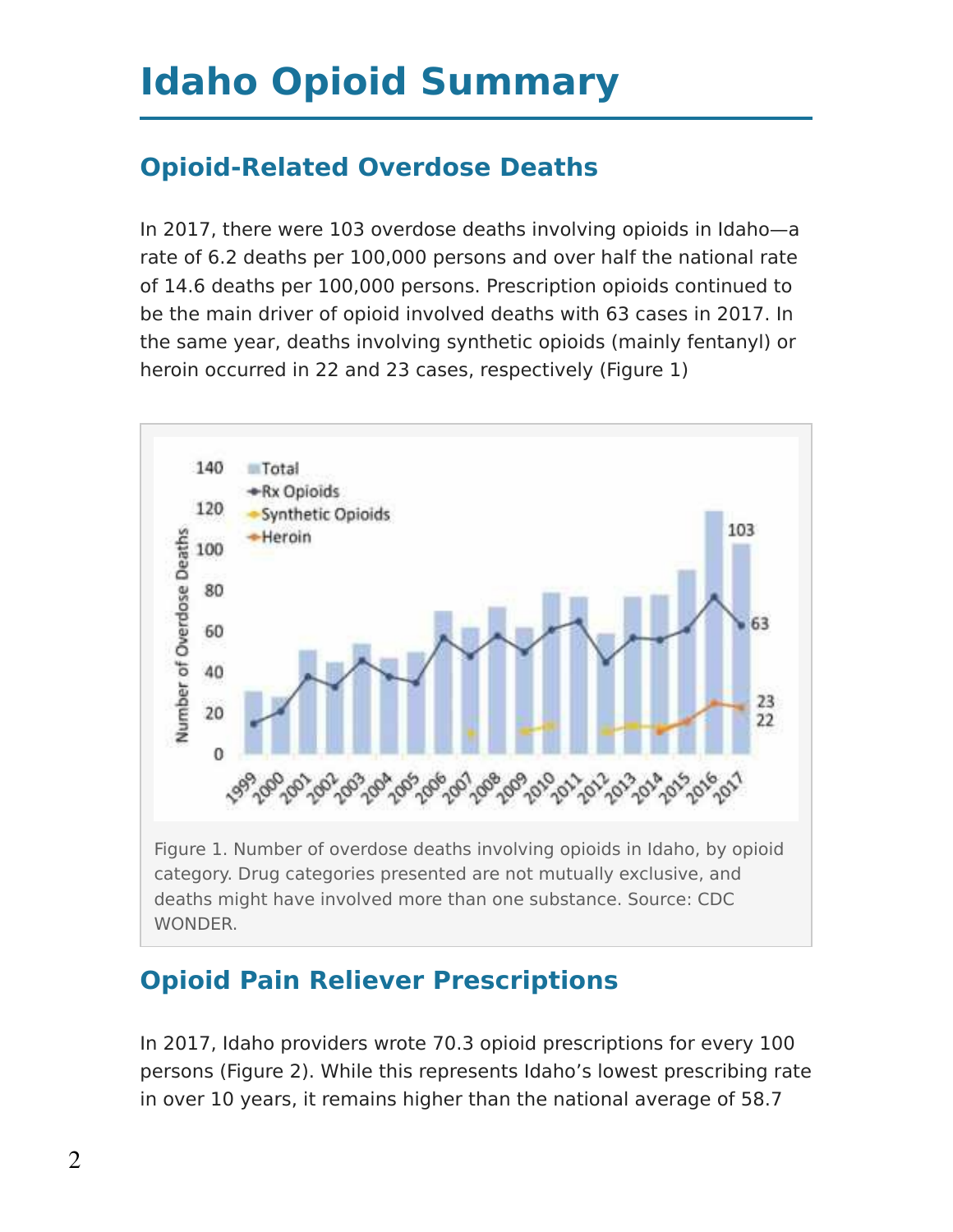#### opioid prescriptions [\(CDC\)](https://www.cdc.gov/drugoverdose/maps/rxrate-maps.html).

The overall rise in the rate of overdose deaths involving opioid prescriptions has not followed this trend. However, in the past year, drug overdose deaths involving prescription opioids declined from 4.7 to 3.8 deaths per 100,000 persons (Figure 2).



#### **Neonatal Abstinence Syndrome (NAS)**

NAS or neonatal opioid withdrawal syndrome (NOWS) may occur when a pregnant woman uses drugs such as opioids during pregnancy. A recent national study showed a fivefold increase in the incidence of NAS/NOWS between 2004 and 2014, from 1.5 per 1,000 hospital births to 8.0 per 1,000 hospital births ― that is one baby born with NAS/NOWS every 15 minutes in the United States. During the same period, hospital costs for NAS/NOWS births increased from \$91 million to \$563 million, after adjusting for inflation (Figure 3). State specific data on the rate of babies born with NAS/NOWS in Idaho is unavailable.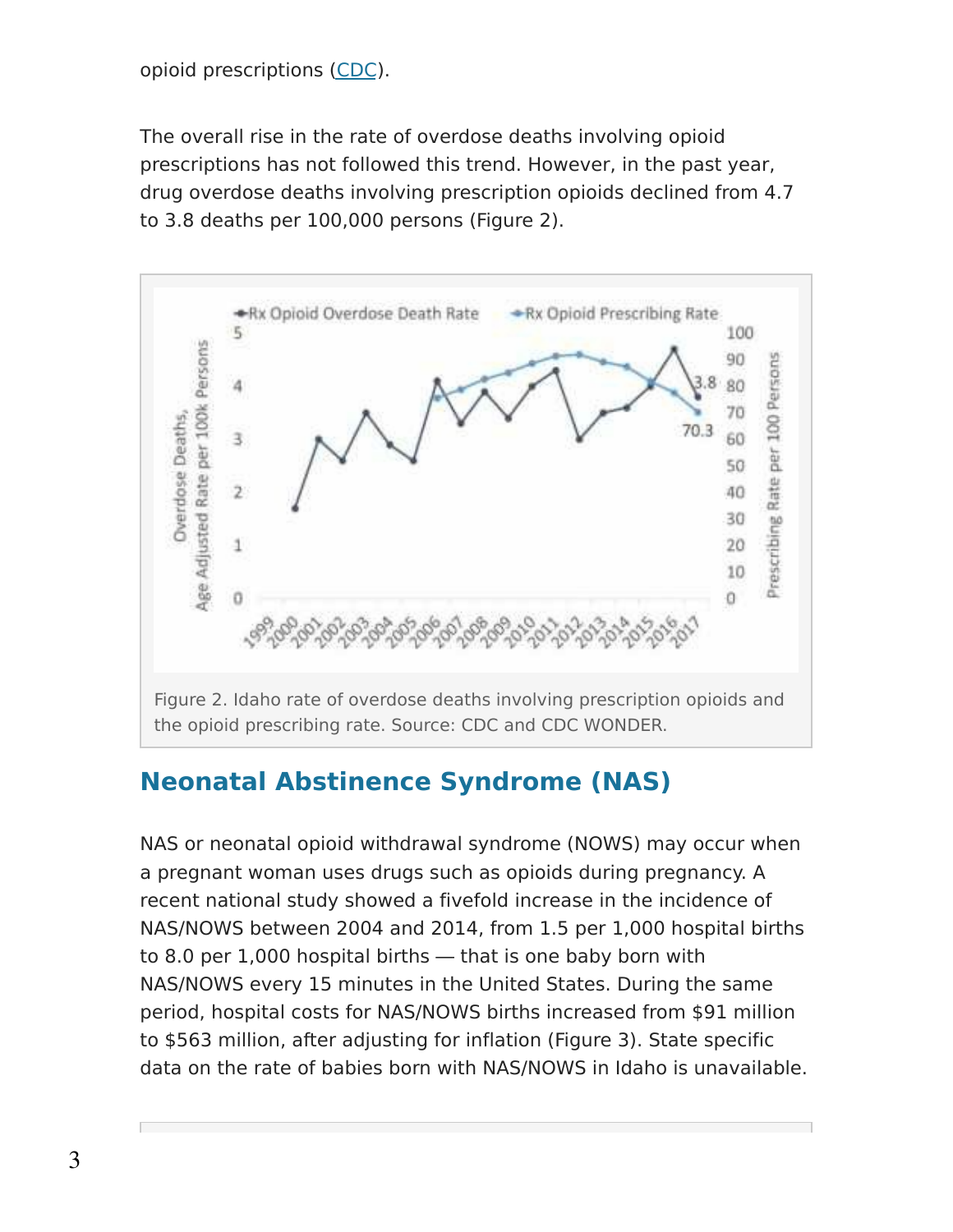

the United States. Source: T.N.A. Winkelman, et al., 2018.

## **HIV Prevalence and HIV Diagnoses Attributed to Injection Drug Use (IDU)**



www.AIDSVU.org.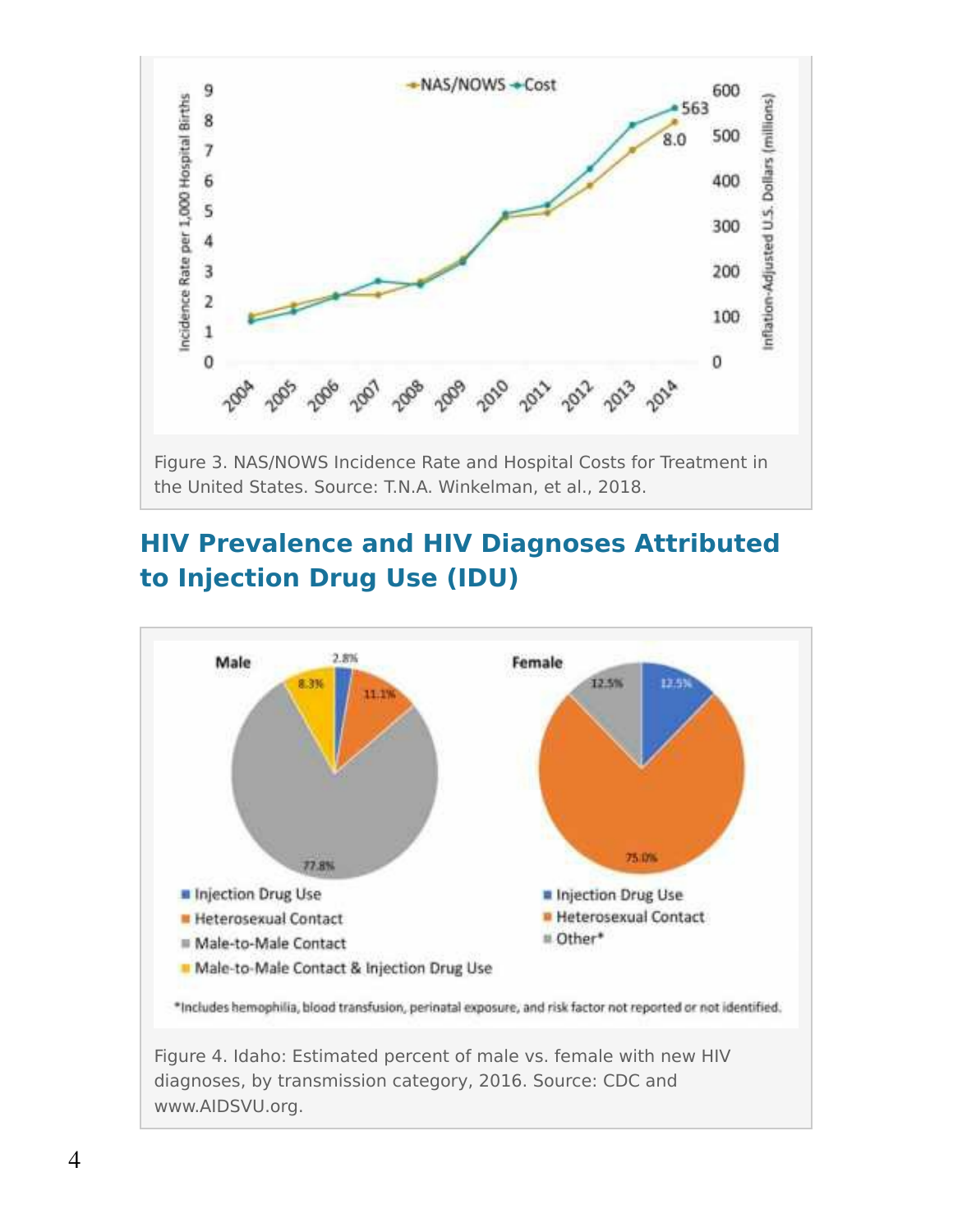- **U.S. Incidence:** In 2016, 9 percent (3,480) of the 39,589 new diagnoses of HIV in the United States were attributed to IDU. Among males, 6.3 percent (2,530) of new cases were transmitted via IDU or male-to-male contact and IDU. Among females, 2.3 percent (950) were transmitted via IDU [\(CDC\)](https://www.cdc.gov/hiv/pdf/library/reports/surveillance/cdc-hiv-surveillance-report-2017-vol-29.pdf).
- **U.S. Prevalence:** In 2016, 991,447 Americans were living with a diagnosed HIV infection—a rate of 306.6 cases per 100,000 persons. Among males, 19.9 percent (150,466) contracted HIV from IDU or male-to-male contact and IDU while 21 percent (50,154) of females were living with HIV attributed to IDU [\(CDC\)](https://www.cdc.gov/hiv/pdf/library/reports/surveillance/cdc-hiv-surveillance-report-2017-vol-29.pdf).
- **State Incidence:** Of the new HIV cases in 2016, 44 occurred in Idaho. Among males, 11.1 percent of new HIV cases were attributed to IDU or male-to-male contact and IDU. Among females, 12.5 percent of new HIV cases were attributed to IDU (Figure 4) [\(AIDSVu\)](https://aidsvu.org/state/idaho/).
- **State Prevalence:** In 2015, an estimated 1,062 persons were living with a diagnosed HIV infection in Idaho—a rate of 79 cases per 100,000 persons. Of those, 25.2 percent of male cases were attributed to IDU or male-to-male contact and IDU. Among females, 29.4 percent were living with HIV attributed to IDU [\(AIDSVu\)](https://aidsvu.org/state/idaho/).

## **Hepatitis C (HCV) Prevalence and HCV Diagnoses Attributed to Injection Drug Use 1**

- **U.S. Incidence:** In 2016, there were an estimated 41,200 new cases of acute HCV<sup>2</sup> [\(CDC\)](https://www.cdc.gov/hepatitis/statistics/DiseaseBurden.htm). Among case reports that contain information about IDU, 68.6 percent indicated use of injection drugs [\(CDC\)](https://www.cdc.gov/hepatitis/statistics/2016surveillance/commentary.htm).
- **U.S. Prevalence:** An estimated 2.4 million Americans are living with HCV based on 2013-2016 annual averages [\(CDC\)](https://www.cdc.gov/hepatitis/hcv/hcvfaq.htm#section1).
- **State Incidence:** There were approximately 7 cases of acute HCV (0.4 per 100,000 persons) reported in Idaho in 2016 [\(CDC\)](https://www.cdc.gov/hepatitis/statistics/2016surveillance/index.htm).
- **State Prevalence:** In Idaho, there are an estimated 11,400 persons living with Hepatitis C (2013-2016 annual average), a rate of 950 cases per 100,000 persons [\(HepVu\)](https://hepvu.org/state/idaho/).